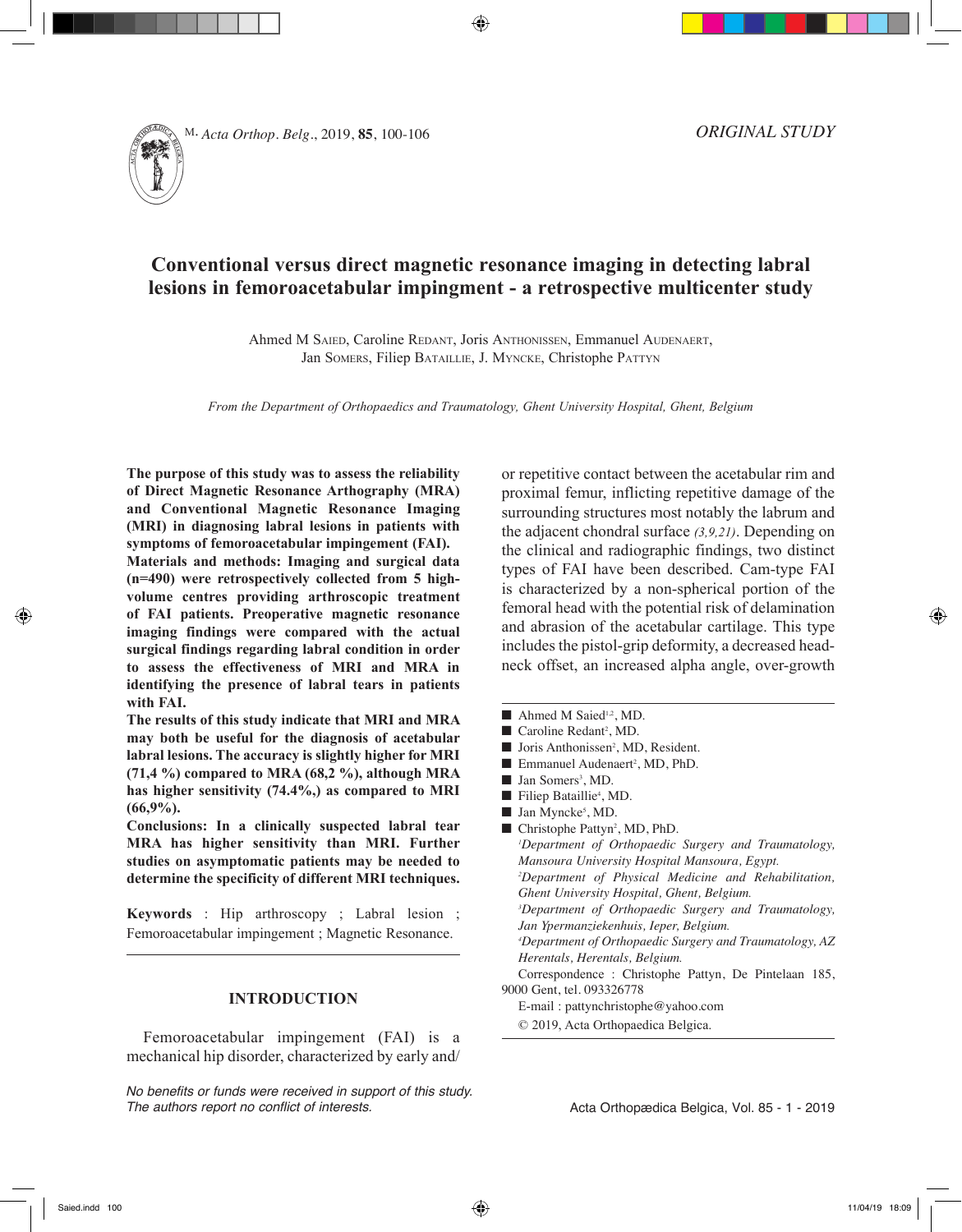of the femoral head epiphysis and subclinical slipped epiphysis. Pincer-type FAI is characterized by anterior over-coverage of the acetabulum, including coxa profunda, acetabular retroversion and lateral rim lesions, resulting in early abutment with the femoral neck at end-range of motion. Most patients however, present with a mixed morphology and both femoral (cam) and acetabular (pincer) factors are present *(9,16)*.

The characteristic FAI anatomical presentations are highly prevalent in the asymptomatic population reaching 30% in some studies. This indicates that the presence of such a morphological variation is not always a pathological finding that needs treatment *(5,10,12,14,21)*. In addition, both clinical examinations and plain radiographs have been questioned in terms of limited reliability in identification of labral and chondral lesions *(16)*. This may be a big challenge for clinical diagnosis and surgical decision making. For this reason, magnetic resonance imaging (MRI) has become popular to evaluate the condition of the labrum and cartilage in patients presenting with typical clinical and imaging findings in FAI.

MRI in general has superior soft tissue contrast and is fairly reliable in assessment of labrum and articular cartilage of the hip. In order to improve diagnostic accuracy some authors have advocated the use of contrast enhancement. Introduction of contrast material may be done directly by intra-articular injection into the joint as in dMRA or indirectly by intravenous injection as in iMRA *(1,4,19,22,23,24,27)*. There are some potential advantages for conventional MRI over dMRA as it is a less invasive procedure compared to dMRA and may be therefore more accepted by patients. Also, conventional MRI can be easily scheduled and performed at any imaging facility.

Several studies compared the accuracy of these different techniques *(13,15,17,18,25)(13,14)*. Most of these studies are dealing with small numbers, various scanning modalities as well as mixed patient populations. There is a debate about whether introduction of contrast material increases the accuracy of MRI or not. In a meta-analysis Smith et al. advocates the use of MRA over conventional MRI, although MRA is more invasive. The use of gadolinium is costlier and more time consuming compare to conventional MRI. However, this may be justified by the increased diagnostic accuracy and indication for surgical intervention *(23)*. In this respect different scanning techniques have been developed such as conventional magnetic resonance imaging (MRI), direct magnetic resonance arthrography (dMRA) and indirect magnetic resonance arthrography (iMRA).

Until now there are no clear protocols and recommendations for MRI in diagnosing FAI. The purpose of this study was therefore to assess the accuracy of Direct Magnetic Resonance Arthography (dMRA) versus Conventional Magnetic Resonance Imaging (MRI) in diagnosing labral lesions in patients presenting with typical signs of femoroacetabular impingement (FAI) in a large multicentre study.

#### **MATERIALS AND METHODS**

A multicentre study was designed with participation of five high-volume orthopaedic units. Imaging data of patients clinically suspected with FAI and treated by hip arthroscopy between 2014 and 2015 were reviewed retrospectively. MRI findings were compared with the surgical findings regarding the labral condition in order to assess the effectiveness of MRI in identifying the presence of labral tears in FAI patients.

Only patients who received magnetic resonance imaging prior to surgery were included in the analysis. Additional inclusion criteria for this study were anterior hip pain, positive impingement test and radiological signs of FAI. The exclusion criteria were radiological signs of degenerative or dysplastic hip, external tendon pathology, history of open surgery and age above 60 or below 22 years of age. Within these constraints a total of 490 hips in 482 patients were selected for further statistical analysis.

Magnetic resonance imaging was carried out using a 1.5-T magnet (GE Medical Systems, Milwaukee, WI, USA or Siemens Medical Systems, Issaquah, WA, USA) and multicoil-array. Highresolution T1-weighted images of the affected hip were obtained in transverse, sagittal, and coronal

Acta Orthopædica Belgica, Vol. 85 - 1 - 2019

Saied.indd 101 11/04/19 18:09 11/04/19 18:09 11/04/19 18:09 11/04/19 18:09 11/04/19 18:09 11/04/19 18:09 11/04/19 18:09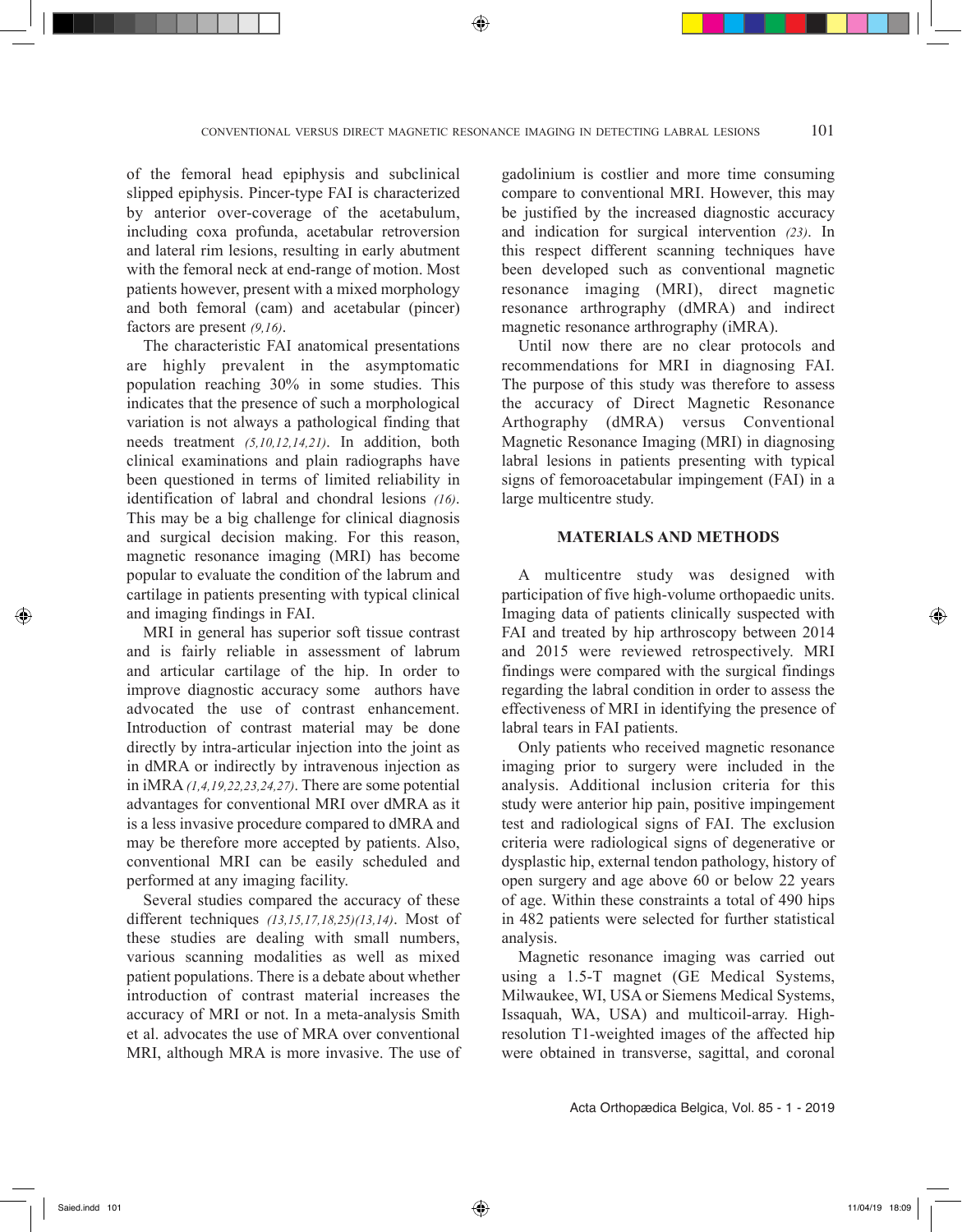planes. Fat suppression was applied in at least two imaging planes and T2-weighted, fast-spin echo images were also obtained in one or two of the imaging planes. For MRA, 15 cc of 1:200 dilutions of gadodiamide (Omniscan, Amersham Health, Princeton, NJ, USA) in sterile saline and iodinated contrast was injected into the affected hip joint under radiographic control. All MRI studies were reviewed by a musculoskeletal radiologist and the reports were available to the surgeon at the time of surgery. Findings of abnormal labral shape, detachment of labrum from the underlying acetabular rim, abnormal signal within the labrum and presence of gadolinium within the labrum were considered positive for labral lesion and the location of the lesion was assessed.

All hip arthroscopy procedures were performed in the supine position under general anaesthesia. The preoperative MRI findings were compared with the peroperative findings. Data regarding presence and location (quadrant) of labral pathology were recorded. If a tear was noted to extend beyond a single quadrant it was referenced to as multiregional. The mid-transverse acetabular ligament was defined as the 6 o'clock position. The labrum was further divided into the following quadrants: antero-superior (AS) 12-3 o'clock, antero-inferior (AI) 3-6 o'clock, postero-inferior (PI) 6-9 o'clock and postero-superior (PS) 9-12 o'clock.

The sensitivity, specificity, positive and negative predictive values, and accuracy of MRA and MRI were calculated. All analyses were performed using SPSS 22 for Macintosh (SPSS, IBM, Armonk, NY, USA).

### **RESULTS**

A total of 490 hips in 482 patients were included for analysis. Right and left hips were involved in 54.9% and 45.1% respectively. A slightly higher percentage of women (53.5%) were included. The average time from onset of symptoms until surgical procedure ranged between 10 days and 10 months. Mean age of patients was 39.5 years (range 22 - 60 years). Patients were divided into 2 groups of age, a first group containing patients from 22 years to 40 years of age and a second group older than 40 years of age. 62,9% of hips were evaluated using MRA (308 hips) and 37,1% (182 hips) using conventional **MRI** 

Labral tears were identified during arthroscopy in 388 hips (79,2%). Location of the labral tear was described during arthroscopy as anterior-superior (AS) in 296 hips, anterior-inferior (AI) in 2 hips, posterior-superior (PS) in 47 hips and multiregional in 43 hips, while 102 hips did not demonstrate to have a labral tear on arthroscopy.

## **Results for MRI**

Labral tears were identified in 96 of 182 hips (52.7%) on MRI. The location of the labral tear was described as anterior-superior (AS) in 89 hips, anterior-inferior (AI) in 3 hips, posterior-superior (PS) in 3 hips, no posterior-inferior (PI) locations and multiregional in 1 hips.

MRI had a sensitivity of 66.9%, a positive predictive value of 90,6 %, a specificity of 82.6%, a negative predictive value of 50.0%, and an accuracy of 71.4% for the detection of labral tears (Table 1).

#### **Result for MRA**

Labral tears were identified in 224 of 308 hips (72.7%) on MRA. The location of the labral tear was described as anterior-superior (AS) in 203 hips, anterior-inferior (AI) in 5 hips, posterior-superior (PS) in 3 hips, posterior-inferior (PI) in 1 hip and multiregional in 12 hips.

MRA had a sensitivity of 74.4%, a positive predictive value of 85,7%, a specificity of 36.0%, a negative predictive value of 21.4%, and accuracy of 68.2% for the detection of labral tears (Table I).

The sensitivity, specificity, positive predictive value, negative predictive value for both techniques and age groups is described in Table I.

The sensitivity, specificity, positive predictive value, negative predictive value for both techniques and for each separate part of the labrum is described in Table II.

#### **DISCUSSION**

This study is the largest of its kind to our knowledge. Previous studies that compare results

◈

⊕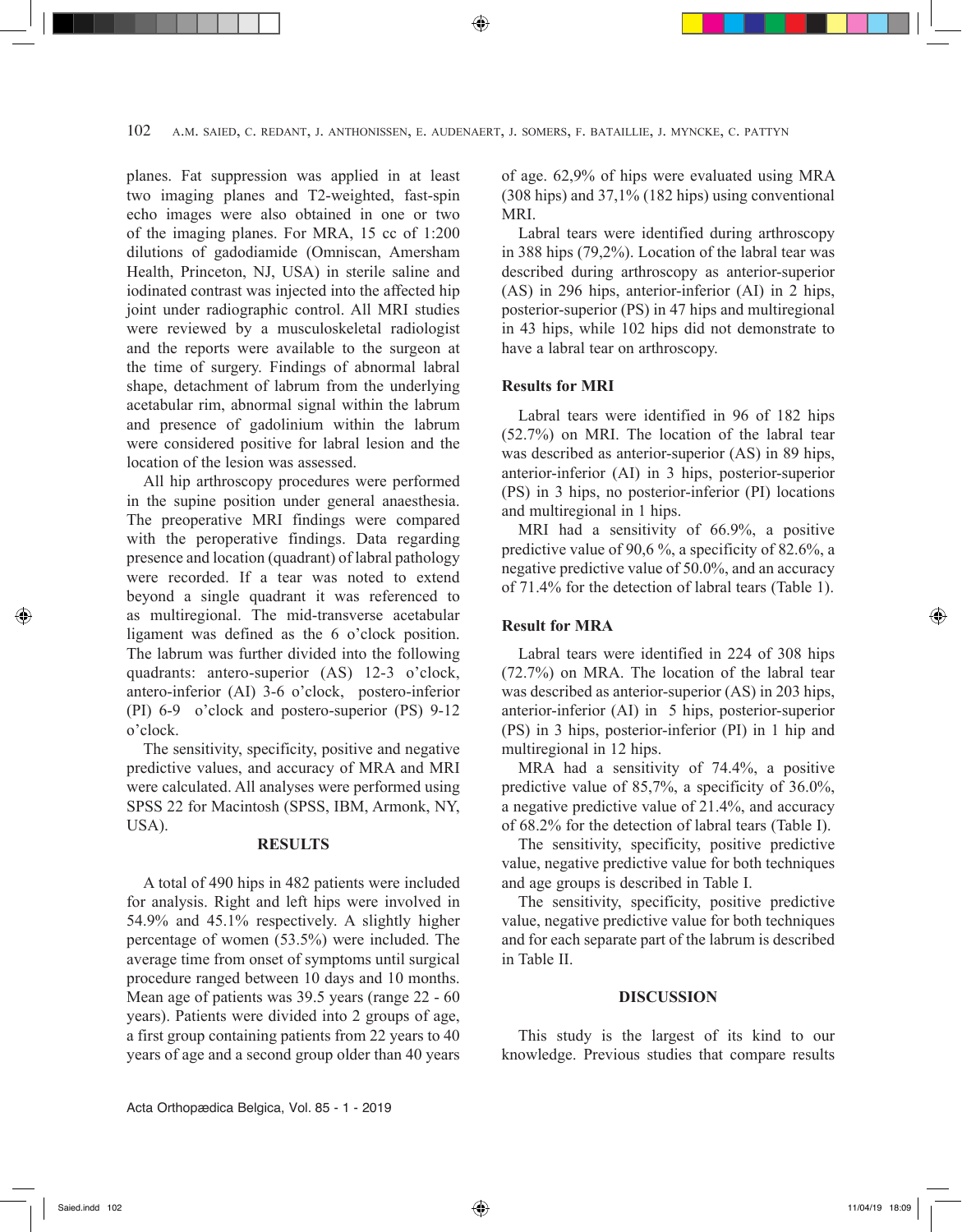conventional versus direct magnetic resonance imaging in detecting labral lesions 103

⊕

|                               |                | cMRI  |          | dMRA           |       |       |  |
|-------------------------------|----------------|-------|----------|----------------|-------|-------|--|
| Performance /Value            | All population | Age 1 | Age 2    | All population | Age 1 | Age 2 |  |
| True Positive (TP)            | 87             | 33    | 54       | 192            | 111   | 81    |  |
| True Negateive (TN)           | 43             | 22    | 21<br>18 |                | 11    | 7     |  |
| False Positive (FP)           | 9              | 5     | 4        | 32             | 19    | 13    |  |
| False Negative (FN)           | 43             | 14    | 29       | 66             | 39    | 27    |  |
| Total:                        | 182            | 74    | 108      | 308            | 180   | 128   |  |
|                               |                |       |          |                |       |       |  |
| Sensitivity (%)               | 66,9           | 70,2  | 65,1     | 74,4           | 74,0  | 75,0  |  |
| Specificity $(\% )$           | 82,6           | 81,5  | 84,0     | 36,0           | 36,7  | 35,0  |  |
| Pos. Predictive Value (%)     | 90,6           | 86,8  | 93,1     | 85,7           | 85,4  | 86,2  |  |
| Neg. Predictive Value $(\% )$ | 50,0           | 61,1  | 42,0     | 21,4           | 22,0  | 20,6  |  |
| Accuracy $(\% )$              | 71,4           | 74,3  | 69,4     | 68,2           | 67,8  | 68.8  |  |

Table I. — The sensitivity, specificity, positive predictive value, negative predictive value for both techniques and age groups

Table II. — The sensitivity, specificity, positive predictive value, negative predictive value for both techniques and for each separate part of the labrum.

|                                  | Antero Superior |      | Postero Supe-<br>rior |                | Antero Inferior |          | Postero Inferior |                | Multiple     |                |
|----------------------------------|-----------------|------|-----------------------|----------------|-----------------|----------|------------------|----------------|--------------|----------------|
| Performance/<br>Value            | cMRI            | dMRA | cMRI                  | dMRA           | cMRI            | dMRA     | cMRI             | dMRA           | cMRI         | dMRA           |
| True Positive (TP)               | 67              | 126  | 1                     | $\theta$       | $\theta$        | $\theta$ | $\theta$         | $\overline{0}$ | $\theta$     | $\mathfrak{Z}$ |
| True Negative<br>(TN)            | 50              | 42   | 162                   | 273            | 175             | 302      | 179              | 307            | 171          | 264            |
| <b>False Positive</b><br>(FP)    | 22              | 77   | $\overline{2}$        | $\mathfrak{Z}$ | 3               | 5        | $\overline{0}$   | $\mathbf{1}$   | $\mathbf{1}$ | 9              |
| False Negative<br>(FN)           | 40              | 63   | 14                    | 32             | $\mathbf{1}$    | 1        | $\mathbf{0}$     | $\theta$       | 7            | 32             |
| Total                            | 179             | 308  | 179                   | 308            | 179             | 308      | 179              | 308            | 179          | 308            |
|                                  |                 |      |                       |                |                 |          |                  |                |              |                |
| Sensitivity $(\%)$               | 62,6            | 66,7 | 6,7                   | $\theta$       | $\Omega$        | $\theta$ | n/a              | n/a            | $\theta$     | 8,6            |
| Specificity $(\%)$               | 69,4            | 35,3 | 98,8                  | 98,9           | 98,3            | 98,4     | 100              | 99,7           | 99,4         | 96,7           |
| Pos. Predictive<br>Value $(\% )$ | 75,3            | 62,1 | 33,3                  | $\overline{0}$ | $\theta$        | $\theta$ | n/a              | $\theta$       | $\mathbf{0}$ | 25,0           |
| Neg. Predictive<br>Value $(\%)$  | 55,6            | 40,0 | 92,0                  | 89,5           | 99,4            | 99,7     | 100              | 100            | 96,1         | 89,2           |
| Accuracy $(\% )$                 | 65,4            | 54,5 | 91,1                  | 88,6           | 97,8            | 98,1     | 100              | 99,7           | 95,5         | 86,7           |

of MRA and MRI with arthroscopic findings have smaller sample sizes *(2,4,6,7,13,15,20,22,25,26,28,29)*

The results indicate that MRA has a higher sensitivity but lower specificity compared to MRI. One has to consider though that the MRA-group was slightly larger. A similar sensitivity and specificity was found in both age groups and at the different locations of the lesion.

A meta-analysis carried out in 2010 showed that MRI and MRA may be useful adjuncts in the

Acta Orthopædica Belgica, Vol. 85 - 1 - 2019

◈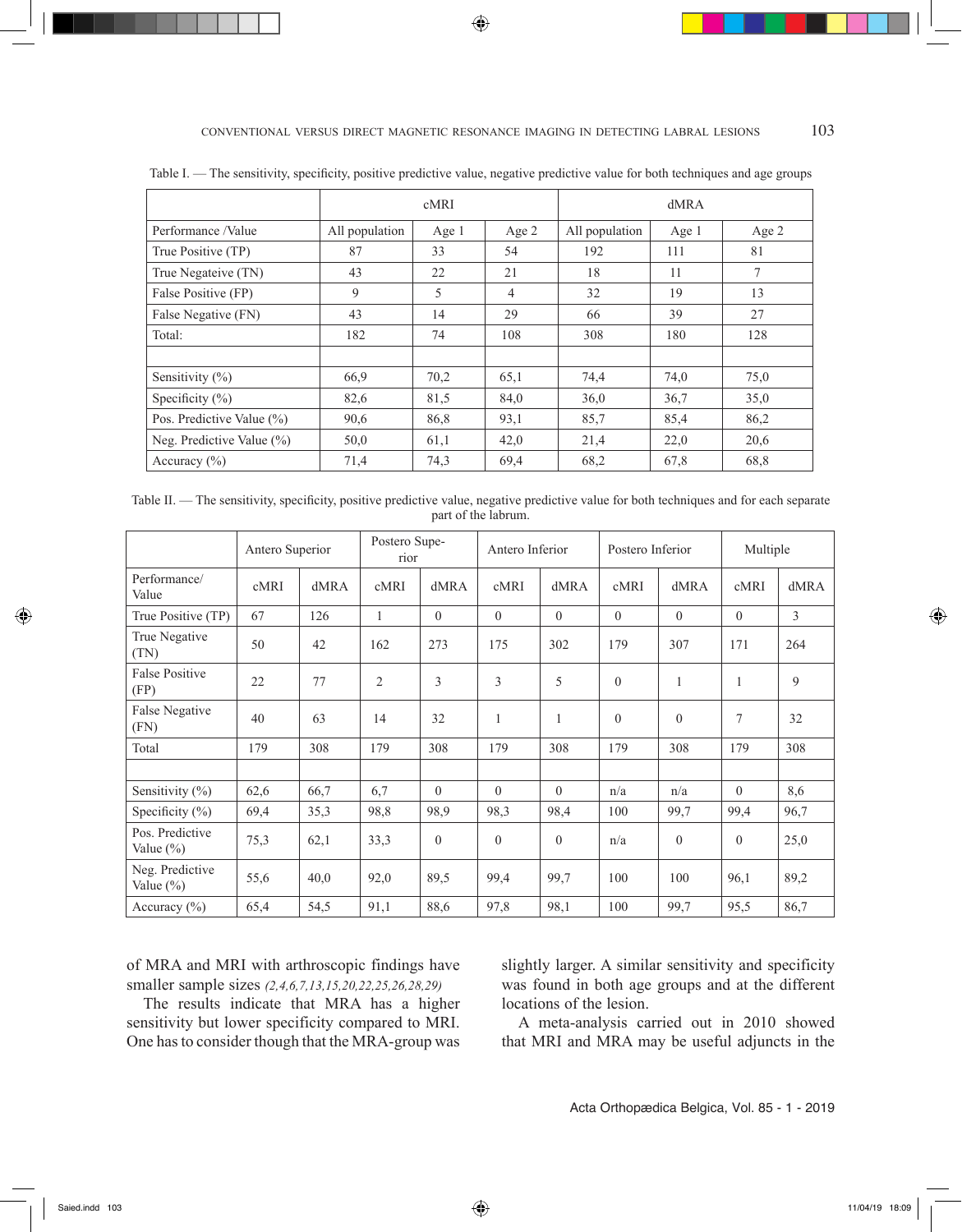diagnosis of acetabular labral tears in adults and that MRA appears to be superior to conventional MRI. The data in this meta-analysis, however, include all causes of labral pathology with no specificity to FAI. They found that the pooled sensitivity and specificity for diagnosing acetabular labral tears were 66% and 79% for MRI and 87% and 64% for MRA. These results are in accordance with our results and show a higher sensitivity for MRA and a higher specificity for MRI as well *(23)*.

Keeney et al. *(13)* stated that a negative result of a MRA does not exclude important intra-articular pathology as a negative predictive value of only 12.9% was noted in their study. Reurink et al. *(20)* also showed that the overall sensitivity and specificity of dMRA for detecting labral lesions were 86% and 75% respectively, with similar sensitivities for the various locations of the labral tear. They concluded that MRA has a poor negative predictive value and cannot be used to rule out a labral tear when there is a high clinical suspicion of such. James et al. showed sensitivity and specificity of 100% for both in the detection of labral lesions with conventional MRI and concluded that a high resolution, non-arthrographic technique can provide the best preoperative information regarding the presence and anatomic location of labral abnormalities *(11)*.

A Comparison of MRA and MRI in the evaluation of labral lesions associated with FAI was already done in a few studies (17,25,26). Tian et al. showed that the relatively low sensitivity (61.0–66.1%) and specificity (74.2–77.4%) of conventional MRI, even at 3 T, for detecting acetabular labral tears significantly improved with MRA (90.48% - 95.24% and 84.62%, respectively) *(26)*. Their conclusion was that MRA at 3.0T was a more reliable method for evaluating acetabular labral tears, with a significant greater sensitivity and NPV compared with MRI, however, in their study only 30% of the patients underwent MRA. To date, however, 3T imaging is not yet routinely available in the clinical field. Sutter et al. compared MRA and MRI in assessing labral lesions, demonstrating that MRA showed to be advantageous over conventional MRI in the detection of labral tears for one radiologist, whereas both methods were equivalent for the other radiologist, indicating that MRI interpretation may be operator dependent *(25)*. McGuire et al. also showed that musculoskeletal radiologists achieved a higher accuracy than general radiologists in detecting labral lesions *(17)*. They also showed a greater accuracy of MRA in diagnosing labral tears when analyzing both groups of radiologists in comparison with MRI.

In all studies, including this study, hip arthroscopy was only performed in clinically symptomatic hips and this could affect specificity because the ability of the dMRA or MRI to accurately detect an intact labrum may not be reliably assessed.

The findings of our study confirm the requirement for a high clinical suspicion to diagnose symptomatic acetabular labral pathology. Although MRA is a good adjunctive study providing important diagnostic information, the importance of a careful patient history and physical examination cannot be overemphasized.

There are however a number of disadvantages related to MRA. The introduction of contrast material makes MRA more invasive and therefore can be more uncomfortable for the patient compared to MRI *(8)*. Furthermore, the use of gadolinium increases both the cost and the time of a MRA examination over conventional MRI.

Nevertheless, this study also has some limitations. As it is a retrospective study, a control group of both absence of FAI or asymptomatic FAI could not be included. Protocols of MRI and MRA of different centres are not checked for reliability between different reporters. In this study 1.5 T was used for magnetic resonance while in the literature 3 T is mostly used. It is not clear what the effect of this difference may be on the results.

In conclusion, for a clinically suspected FAI, MRA seems to have a higher sensitivity compared to MRI for detection of labral tears in the hip. Further studies on asymptomatic patients may be needed to further clarify the specificity of the different MRI techniques.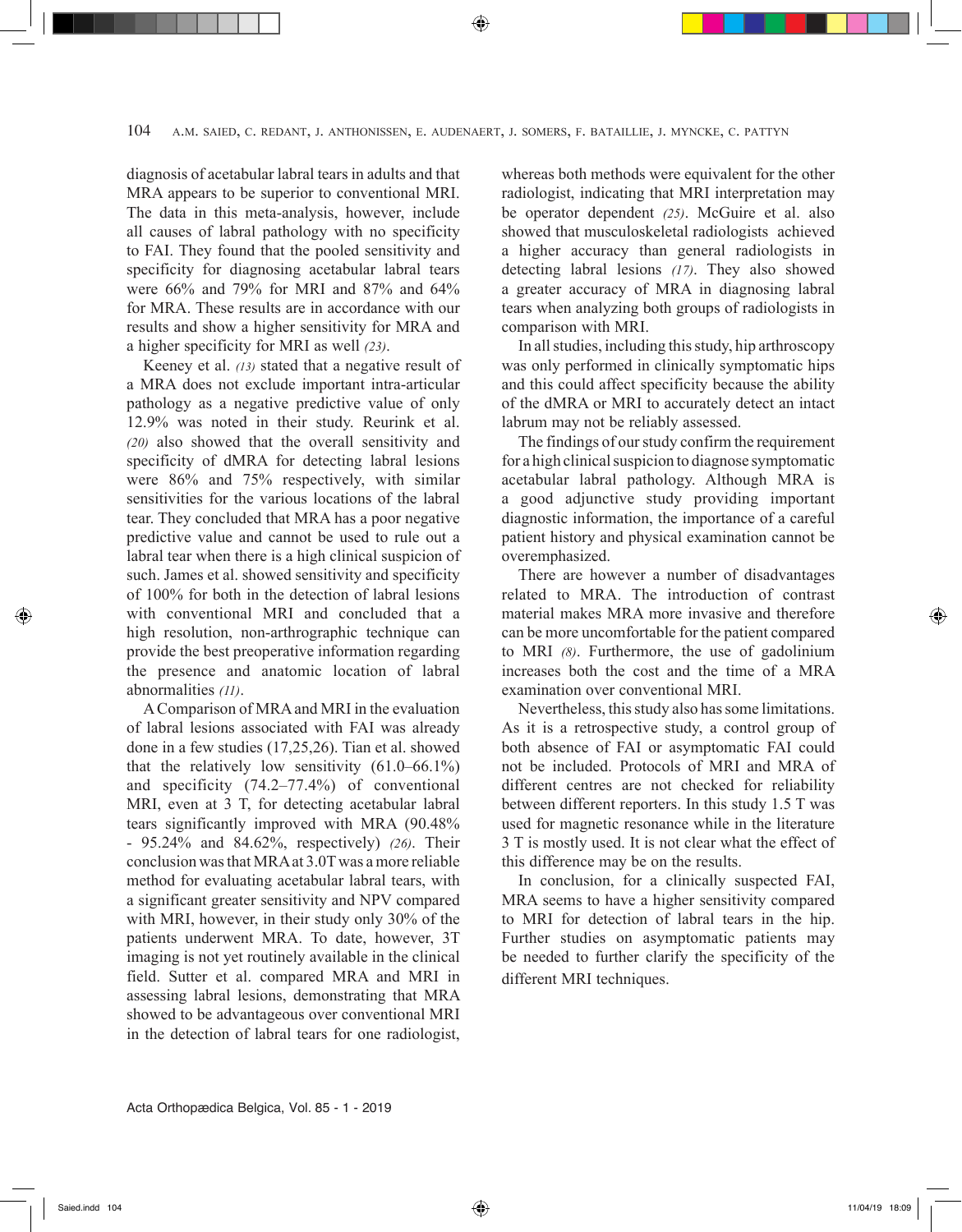# **REFERENCES**

- **1. Anderson LA, Peters CL, Park BB** *et al.* Acetabular cartilage delamination in femoroacetabular impingement. Risk factors and magnetic resonance imaging diagnosis. *J Bone Joint Surg Am* 2009 ; 91 : 305-313.
- **2. Aprato A, Masse A, Faletti C** *et al.* Magnetic resonance arthrography for femoroacetabular impingement surgery: is it reliable? *J Orthop Traumatol* 2013 ; 14 : 201-216.
- **3. Audenaert EA, Peeters I, Van Onsem S, Pattyn C.** Can we predict the natural course of femoroacetabular impingement? *Acta Orthop Belg* 2011 ; 77 : 188-196.
- **4. Bittersohl B, Hosalkar HS, Apprich S** *et al.* Comparison of pre-operative dGEMRIC imaging with intra-operative findings in femoroacetabular impingement: preliminary findings. *Skeletal Radiol* 2011 ; 40 : 553-561.
- **5. Chakraverty JK, Sullivan C, Gan C, Narayanaswamy S, Kamath S.** Cam and pincer femoroacetabular impingement: CT findings of features resembling femoroacetabular impingement in a young population without symptoms. AJR *Am J Roentgenol* 2013 ; 200: 389-395.
- **6. Chan YS, Lien LC, Hsu HL, Wan YL, Lee MS, Hsu KY** *et al.* Evaluating hip labral tears using magnetic resonance arthrography: a prospective study comparing hip arthroscopy and magnetic resonance arthrography diagnosis. *Arthroscopy* 2005 ; 21 : 1250.
- **7. Crespo Rodriguez AM, de Lucas Villarrubia JC, Pastrana Ledesma MA, Millan Santos I, Padron M.** Diagnosis of lesions of the acetabular labrum, of the labral-chondral transition zone, and of the cartilage in femoroacetabular impingement: Correlation between direct magnetic resonance arthrography and hip arthroscopy. *Radiologia* 2015 ; 57 : 131-41
- **8. Czerny C, Hofmann S, Neuhold A, Tschauner C, Engel A, Recht MP** *et al.* Lesions of the acetabular labrum: accuracy of MR imaging and MR arthrography in detection and staging. *Radiology* 1996 ; 200 : 225-30.
- **9. Ganz R, Parvizi J, Beck M, Leunig M, Notzli H, Siebenrock KA.** Femoroacetabular impingement: a cause for osteoarthritis of the hip. *Clin Orthop Relat Res* 2003 ; 112-120.
- **10. Hack K, Di Primio G, Rakhra K, Beaule PE.** Prevalence of cam-type femoroacetabular impingement morphology in asymptomatic volunteers. *J Bone Joint Surg Am* 2010 ; 92 : 2436-2444.
- **11. James SL, Ali K, Malara F, Young D, O'Donnell J, Connell DA.** MRI findings of femoroacetabular impingement. AJR *Am J Roentgenol* 2006 ; 187: 1412-1419.
- **12. Jung KA, Restrepo C, Hellman M, AbdelSalam H, Morrison W, Parvizi J.** The prevalence of cam-type femoroacetabular deformity in asymptomatic adults. *J Bone Joint Surg Br* 2011 ; 93 : 1303-1307.
- **13. Keeney JA, Peelle MW, Jackson J, Rubin D, Maloney WJ, Clohisy JC.** Magnetic Resonance Arthrography versus Arthroscopy in the Evaluation of Articular Hip Pathology. *Clin Orthop* 2004 ; 429 : 163-169.
- **14. Laborie LB, Lehmann TG, Engesaeter IO, Eastwood DM, Engesaeter LB, Rosendahl K.** Prevalence of radiographic findings thought to be associated with femoroacetabular impingement in a population-based cohort of 2081 healthy young adults. *Radiology* 2011 ; 260 : 494-502.
- **15. Lattanzi R, Petchprapa C, Glaser C, Dunham K, Mikheev AV, Krigel A** *et al.* A new method to analyze dGEMRIC measurements in femoroacetabular impingement: preliminary validation against arthroscopic findings. *Osteoarthritis Cartilage* 2012 ; 20 : 1127-1133.
- **16. Leunig M, Beaule PE, Ganz R.** The concept of femoroacetabular impingement: current status and future perspectives. *Clin Orthop Relat Res* 2009 ; 467 : 616-622.
- **17. McGuire CM, MacMahon P, Byrne DP, Kavanagh E, Mulhall KJ.** Diagnostic accuracy of magnetic resonance imaging and magnetic resonance arthrography of the hip is dependent on specialist training of the radiologist. *Skeletal Radiol* 2012 ; 41 : 659-65.
- **18. Mintz DN, Hooper T, Connell D, Buly R, Padgett DE, Potter HG.** Magnetic resonance imaging of the hip: detection of labral and chondral abnormalities using noncontrast imaging. *Arthroscopy* 2005 ; 21: 385-93.
- **19. Petchprapa CN, Rybak LD, Dunham KS, Lattanzi R, Recht MP.** Labral and cartilage abnormalities in young patients with hip pain: accuracy of 3-Tesla indirect MR arthrography. *Skeletal Radiol* 2015 ; 44 : 97-105.
- **20. Reurink G, Jansen SP, Bisselink JM, Vincken PW, Weir A, Moen MH.** Reliability and validity of diagnosing acetabular labral lesions with magnetic resonance arthrography. *J Bone Joint Surg Am* 2012 ; 94 : 1643-1648.
- **21. Rubin DA.** Femoroacetabular impingement: fact, fiction, or fantasy? AJR *Am J Roentgenol* 2013 ; 201 : 526-534.
- **22. Schmid MR, Notzli HP, Zanetti M, Wyss TF, Hodler J.** Cartilage lesions in the hip: diagnostic effectiveness of MR arthrography. *Radiology* 2003 ; 226 : 382-6.
- **23. Smith TO, Hilton G, Toms AP, Donell ST, Hing CB.** The diagnostic accuracy of acetabular labral tears using magnetic resonance imaging and magnetic resonance arthrography: a meta-analysis. *Eur Radiol* 2011 ; 21 : 863-874.
- **24. Smith TO, Simpson M, Ejindu V, Hing CB.** The diagnostic test accuracy of magnetic resonance imaging, magnetic resonance arthrography and computer tomography in the detection of chondral lesions of the hip. *Eur J Orthop Surg Traumatol* 2013 ; 23 : 335-44.
- **25. Sutter R, Zubler V, Hoffmann A** *et al.* Hip MRI: how useful is intraarticular contrast material for evaluating surgically proven lesions of the labrum and articular cartilage? AJR *Am J Roentgenol* 2014 ; 202 : 160-169.
- **26. Tian CY, Wang JQ, Zheng ZZ, Ren AH.** 3.0 T conventional hip MR and hip MR arthrography for the acetabular labral tears confirmed by arthroscopy. *Eur J Radiol* 2014 ; 83 : 1822-1827.

Acta Orthopædica Belgica, Vol. 85 - 1 - 2019

Saied.indd 105 11/04/19 18:09

⊕